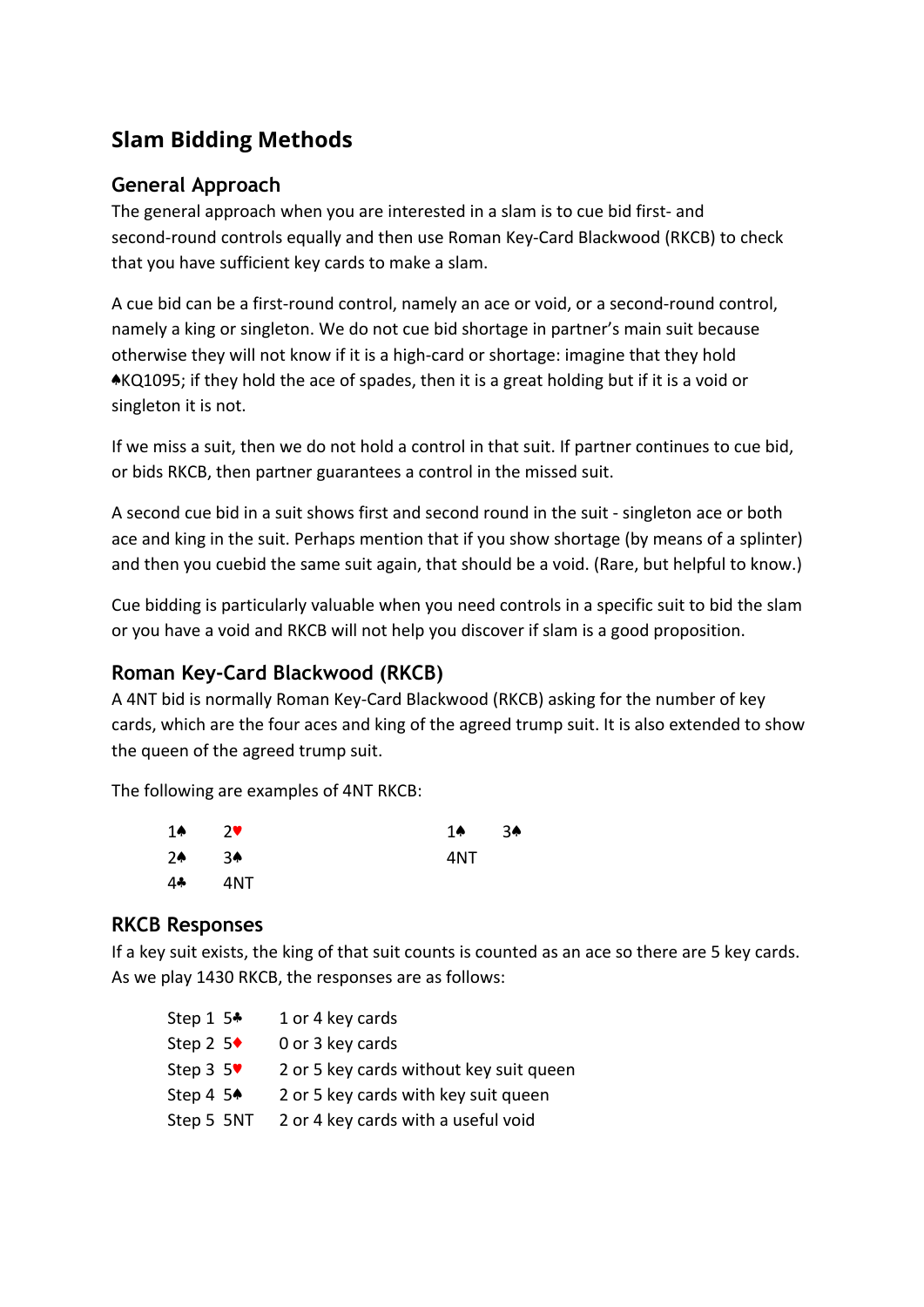| Step 6 6X | 1 or 3 key cards and a void in suit bid, if below agreed suit      |
|-----------|--------------------------------------------------------------------|
| Step 7 6X | 1 or 3 key cards and a void in higher ranking suit, if agreed suit |

Note that some partnerships swap the 5♣ and 5♦ responses (so they play 3041 RKCB). Obviously five key cards are rare, since the weaker hand would not be invoking RKCB without holding any key cards.

Example:

| AK1063           | Q                   |                                                                                                                                                                                                       |
|------------------|---------------------|-------------------------------------------------------------------------------------------------------------------------------------------------------------------------------------------------------|
| QJ3              | A109876             |                                                                                                                                                                                                       |
| Axx              | KJ10                |                                                                                                                                                                                                       |
| Ax               | K32                 |                                                                                                                                                                                                       |
| $1\spadesuit$    | $2 \cdot (2/1, FG)$ |                                                                                                                                                                                                       |
| $3$ V            | 4*                  | Despite holding a minimum 2/1 response, your controls<br>are good, you have a sixth heart, and partner's 3<br>bid is unlimited. You did not cue bid shortage in<br>partner's suit.                    |
| $4\blacklozenge$ |                     | I have spade control (since you bypassed it) and a<br>diamond control.                                                                                                                                |
|                  | 4                   | Although I also have a diamond control, I am not strong<br>enough to go above the game level. I have shown some<br>slam suitability by cue bidding once.                                              |
| 4NT              |                     | I could have bid this last time, but I wanted to see if we<br>were thinking of small slam or potentially a grand slam.<br>As you are not strong enough to go on yourself, small<br>slam is the limit. |
| 6                | 5*                  | One key card.<br>We should have sufficient for small slam with just one<br>trump loser possible.                                                                                                      |

## **RKCB Continuations**

The continuation structure is the same after all key-card auctions. The steps are:

- $\rightarrow$  return to the trump suit = to play
- $\rightarrow$  first step = asks for trump queen (when not known)
- $\rightarrow$  second step = asks for kings
- $\rightarrow$  no trump = asks for specific king of suit used for general king ask
- $\rightarrow$  other suits (lowest level) = specific king ask in that suit
- $\rightarrow$  other suits (higher level) = if possible then choice of suit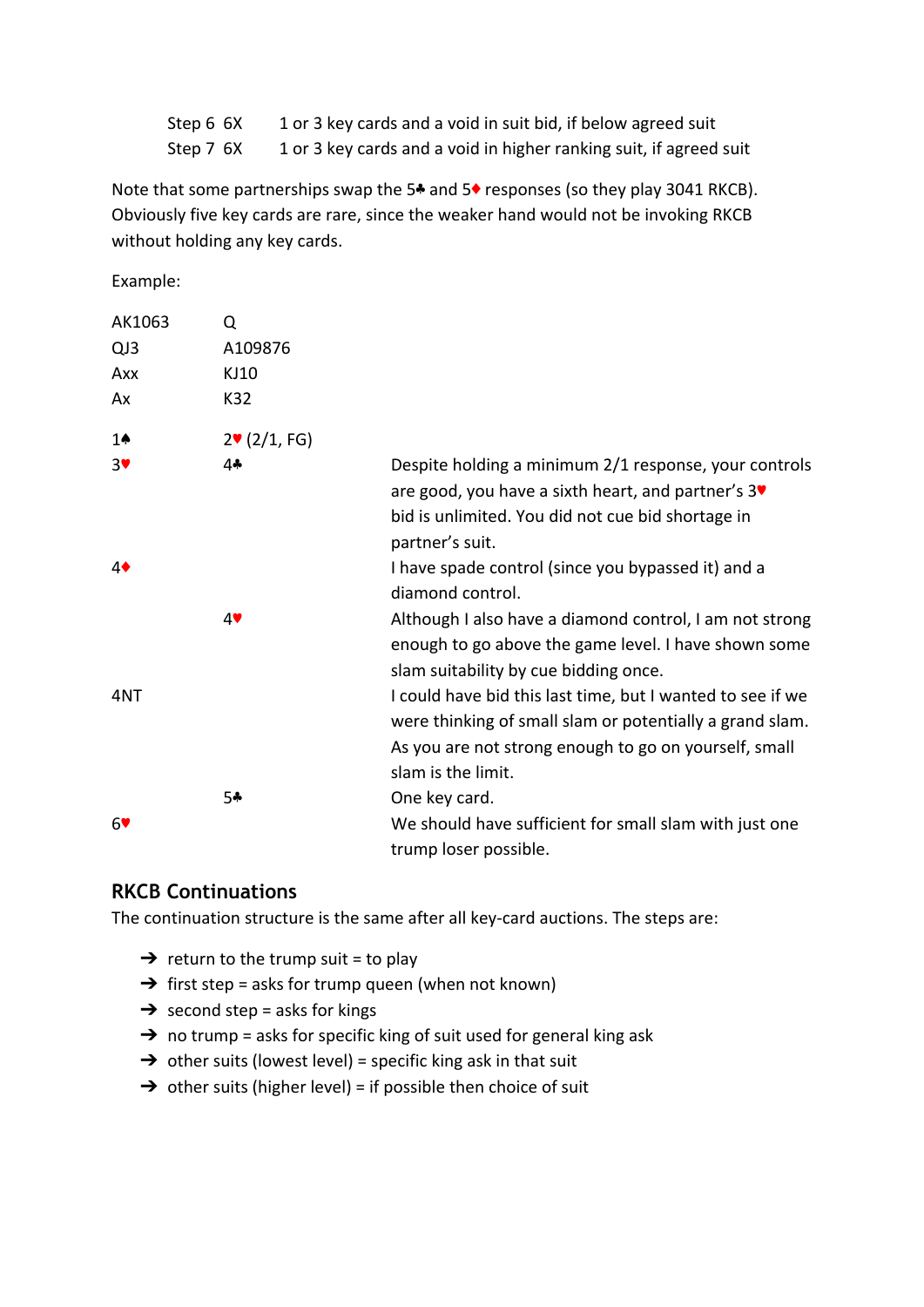After the queen ask, responder returns to trump suit to deny the queen, otherwise suit bids show the king of the bid suit or two kings excluding the bid suit, eg (spades agreed as trumps)

| 4NT | Р | 54 | P |                             | Showing 1 or 4 key cards                  |
|-----|---|----|---|-----------------------------|-------------------------------------------|
| 50  | P |    |   | Asking for the spade queen? |                                           |
|     |   |    |   | 5۷                          | spade queen, shows VK or both minor kings |
|     |   |    |   | 5♠                          | no spade queen                            |
|     |   |    |   | 5NT                         | spade queen, three kings (!)              |
|     |   |    |   | 6♣                          | spade queen, *K or both red kings         |
|     |   |    |   | 6♦                          | spade queen, ◆K or both rounded kings     |

After all responses new suit (except next suit up after 5♣/♦) asks for that king, responder replies as above returning to trump suit to deny otherwise bidding lowest king not held. Blackwooder continues to ask as much as he want responder shows.

Example, hearts agreed trumps

| 4NT | P | 57 | P | 2 key cards without the trump queen |                                       |  |
|-----|---|----|---|-------------------------------------|---------------------------------------|--|
| 5♠  | Þ |    |   | Asks for kings                      |                                       |  |
|     |   |    |   | 5NT                                 | spade king or both minor kings        |  |
|     |   |    |   | 6♣                                  | club king, or spade and diamond kings |  |
|     |   |    |   | 6 <sup>•</sup>                      | diamond king, or both black kings     |  |
|     |   |    |   | 6♥                                  | no kings                              |  |
|     |   |    |   |                                     |                                       |  |

### Example, spades agreed trumps

4NT P 5♠ P

 $5NT$   $P$  ?

| 2 key cards and the trump queen |                                       |  |  |  |
|---------------------------------|---------------------------------------|--|--|--|
| Ask for kings                   |                                       |  |  |  |
| 6♣                              | club king OR 2 other non-club kings   |  |  |  |
| 6♦                              | diamond king OR heart and club kings  |  |  |  |
| 67                              | heart king or 2 other non-heart kings |  |  |  |
| 64                              | no kings                              |  |  |  |
|                                 |                                       |  |  |  |

### Example, hearts agreed trumps

| 4NT | p | 5, |
|-----|---|----|
| 7   |   |    |

#### ◆ P 0 or 3 key cards

| 57  | to play                   |
|-----|---------------------------|
| 5♠  | asks for queen of trumps  |
| 5NT | asks for kings            |
| 6♣  | do you have club king?    |
| 6♦  | do you have diamond king? |
| 69  | to play                   |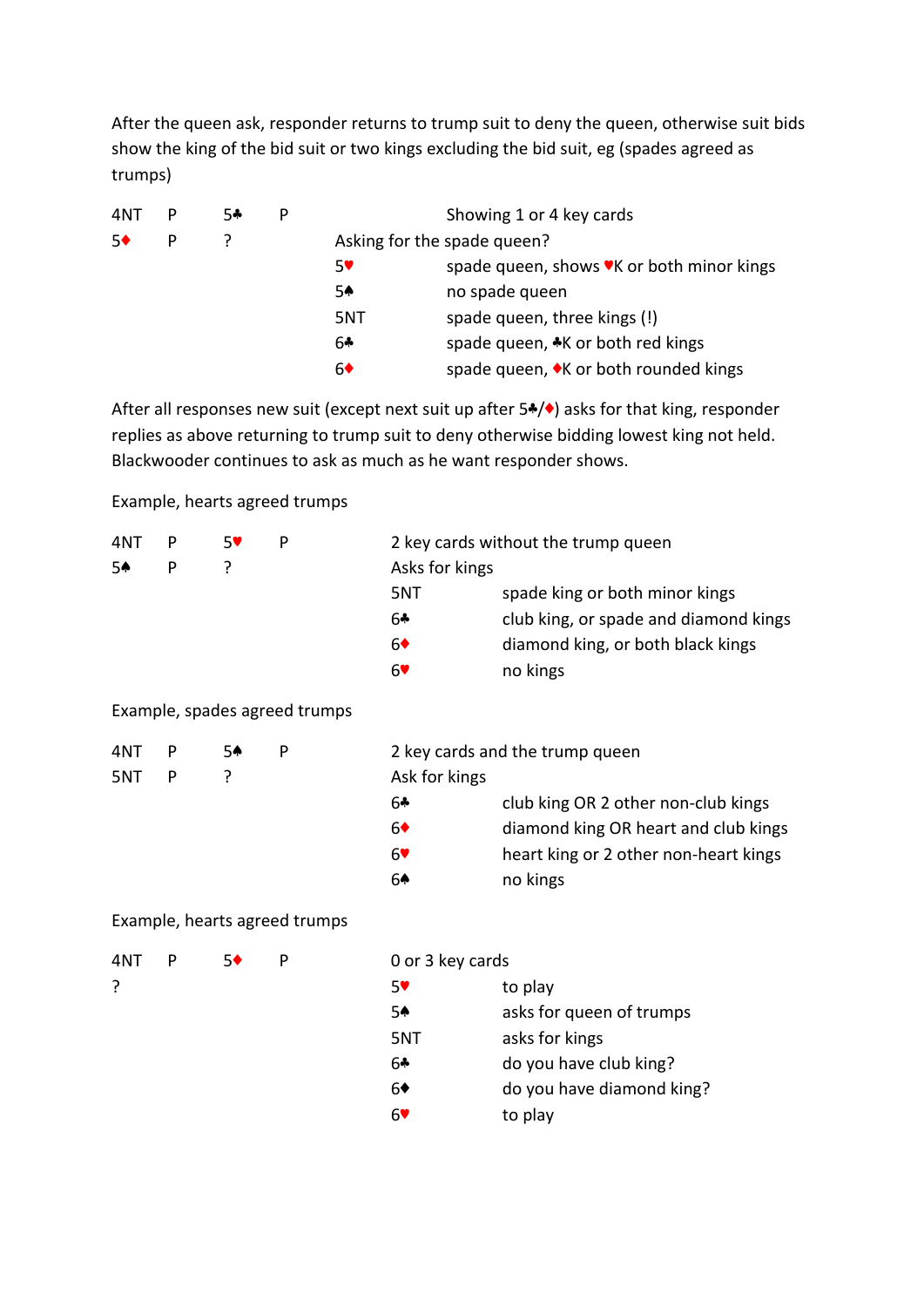#### Example, hearts agreed trumps

| 4NT |   | 50 | 0 or 3 key cards                        |                              |
|-----|---|----|-----------------------------------------|------------------------------|
| 54  | P |    | asks for trump queen (a grand slam try) |                              |
|     |   |    | 5NT                                     | trump queen, no kings        |
|     |   |    | 6♣                                      | trump queen, *K OR •K and *K |
|     |   |    | 6♦                                      | trump queen, ◆K OR ◆K and ◆K |
|     |   |    | 6♥                                      | no trump queen               |
|     |   |    | 7♥                                      | trump queen and three kings  |

When we show 0/3 or 1/4 key cards, a return to the trump suit does not require the key-card responder to continue with the higher number of key cards if responder has already shown strength in the auction and it is clear that he must have the higher number.

**Responses over enemy interference**

At club level it is very unusual for the opponents to be bidding while you are conducting a slam auction, but in a stronger field you will find that the opponents will bid a lot and try to test your slam agreements. You need to be prepared.

If the interference consumes 2 bids or less, then Pass shows the first step of the response and Double/Redouble shows the second step.

| 4NT | Bid. | Pass     | 1 or 4 key cards                   |
|-----|------|----------|------------------------------------|
|     |      | Dbl/Rdbl | 0 or 3 key cards                   |
|     |      | Step 1   | 2 key cards without key suit queen |
|     |      | Step 2   | 2 key cards with key suit queen    |

Higher bids show 3 key cards, key suit queen, and show first king not held

If the interference consumes more than 2 bids, use D-O-P-E and R-O-P-E. You remember this by **D**ouble/Redouble an **O**dd number, **P**ass shows an **E**ven number.

| 4NT. | Bid | Pass                     | 0 or 2 key cards |
|------|-----|--------------------------|------------------|
|      |     | Dbl/Rdbl                 | 1 or 3 key card  |
|      |     | Cheapest bid 4 key cards |                  |

### **Competition**

In general returning to the trump suit is sign-off, pass is the next step asking for the trump queen if unknown and redouble being the second step asking for kings.

| 1 $\clubsuit$ |   | 10 |     | Pass     | asks for the queen of hearts |
|---------------|---|----|-----|----------|------------------------------|
| 4NT           | P | 50 | Dhl | Redouble | asks for kings               |
|               |   |    |     | 59       | to play                      |
|               |   |    |     | 54       | asks for the king of spades  |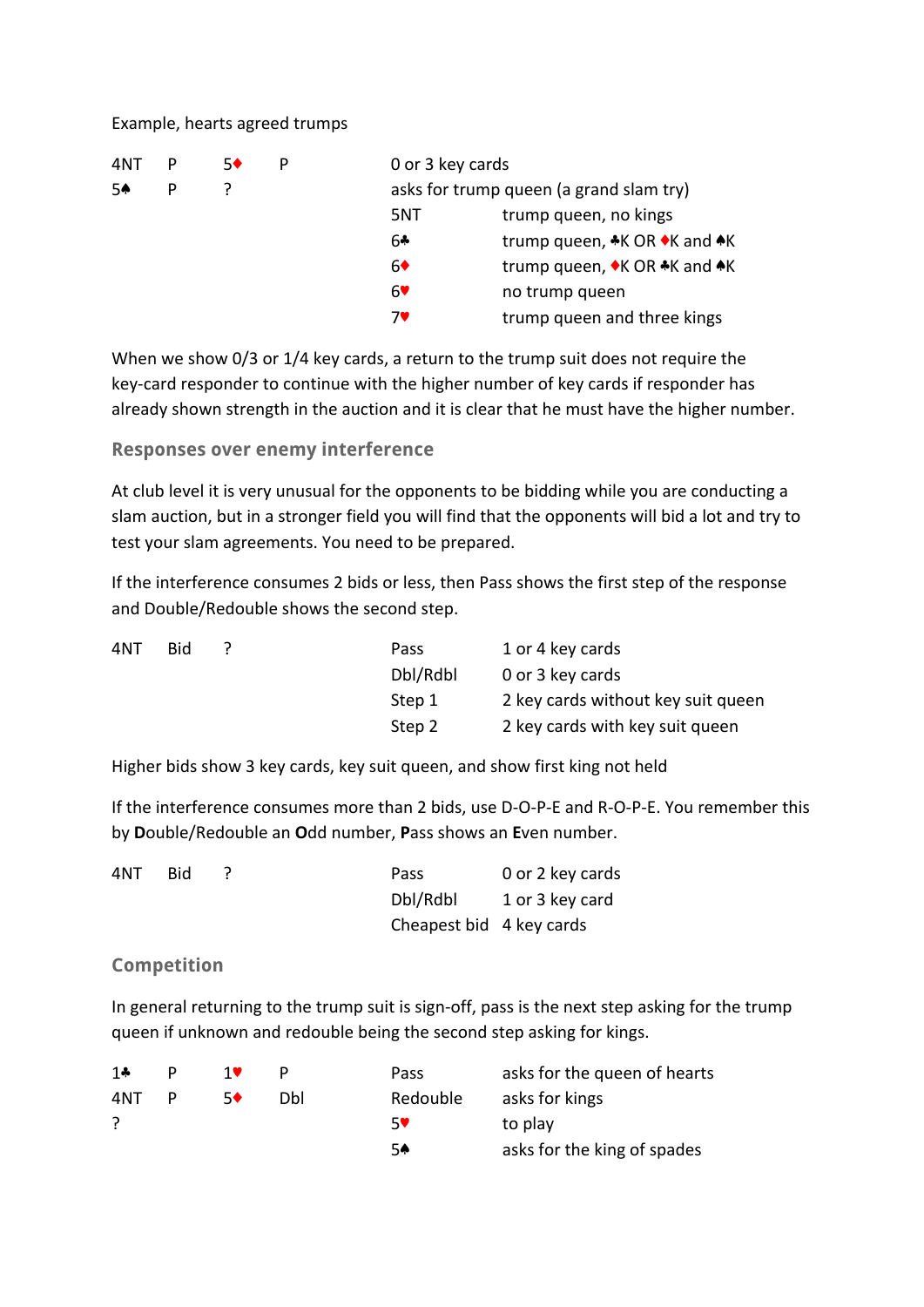### **Doubles of cue bids**

Occasionally opponents will double a cue bid in order to indicate a lead or potential sacrifice to their partner.

| 14    | P | $7$ V | P   | <b>Pass</b> | nothing to say (will wait for partner) |
|-------|---|-------|-----|-------------|----------------------------------------|
| $3$ V | P | 44    | Dbl | Redouble    | second round control                   |
| ?     |   |       |     | 4♦          | cue bid, denies club control           |
| 14    | P | $7$ V | P   |             |                                        |
| 3♥    | P | 44    | Dbl | Redouble    | first round control                    |
| P     | P |       |     | Other bids  | second round club control              |

# **RKCB vs "Aces" vs Natural vs "Other"**

If 4NT is needed as natural, it IS to be interpreted as natural.

4NT by either partner after a "4th suit force" is NAT. Similarly, after a "4th suit force" and NAT 2NT, 4NT by either partner is NAT.

In general to use RKCB, you need to set trumps either explicitly or implicitly.

| 1 <sub>m</sub> | 1M         |            |                         |                                                            |
|----------------|------------|------------|-------------------------|------------------------------------------------------------|
| 2NT            | 4NT        |            |                         | Natural. You must use checkback to set a suit to use RKCB. |
| 1M             | 2m         |            |                         |                                                            |
| 2M             | 2NT        |            |                         |                                                            |
| 3NT            | 4NT        |            | Natural (quantitative). |                                                            |
| 1 <sub>m</sub> | 2NT        |            |                         |                                                            |
| 3NT            | 4NT        |            | Natural (quantitative). |                                                            |
| 1M             | 2m         |            |                         |                                                            |
| 2NT            | 3NT        |            |                         |                                                            |
| 4NT            |            |            | Natural (quantitative). |                                                            |
| 1M             | 2m         |            |                         |                                                            |
| 2NT            | 4NT        |            | Natural (quantitative). |                                                            |
| (2m)           | DBL        | (Pass) 4NT |                         | Natural (quantitative).                                    |
| (3m)           | DBL        | (Pass) 4NT |                         | Natural (quantitative).                                    |
| (4m)           | DBL        | (Pass) 4NT |                         | Natural (quantitative).                                    |
| (2M)           | DBL        | (Pass)     | 4NT                     | Minors, distributional                                     |
| (2M)           | <b>DBL</b> | (4M)       | 4NT                     | At least two suits (initially treated as minors)           |
| (3M)           | DBL        | (Pass) 4NT |                         | At least two suits (initially treated as minors)           |
| (4M)           | DBL        | (Pass)     | 4NT                     | At least two suits (initially treated as minors)           |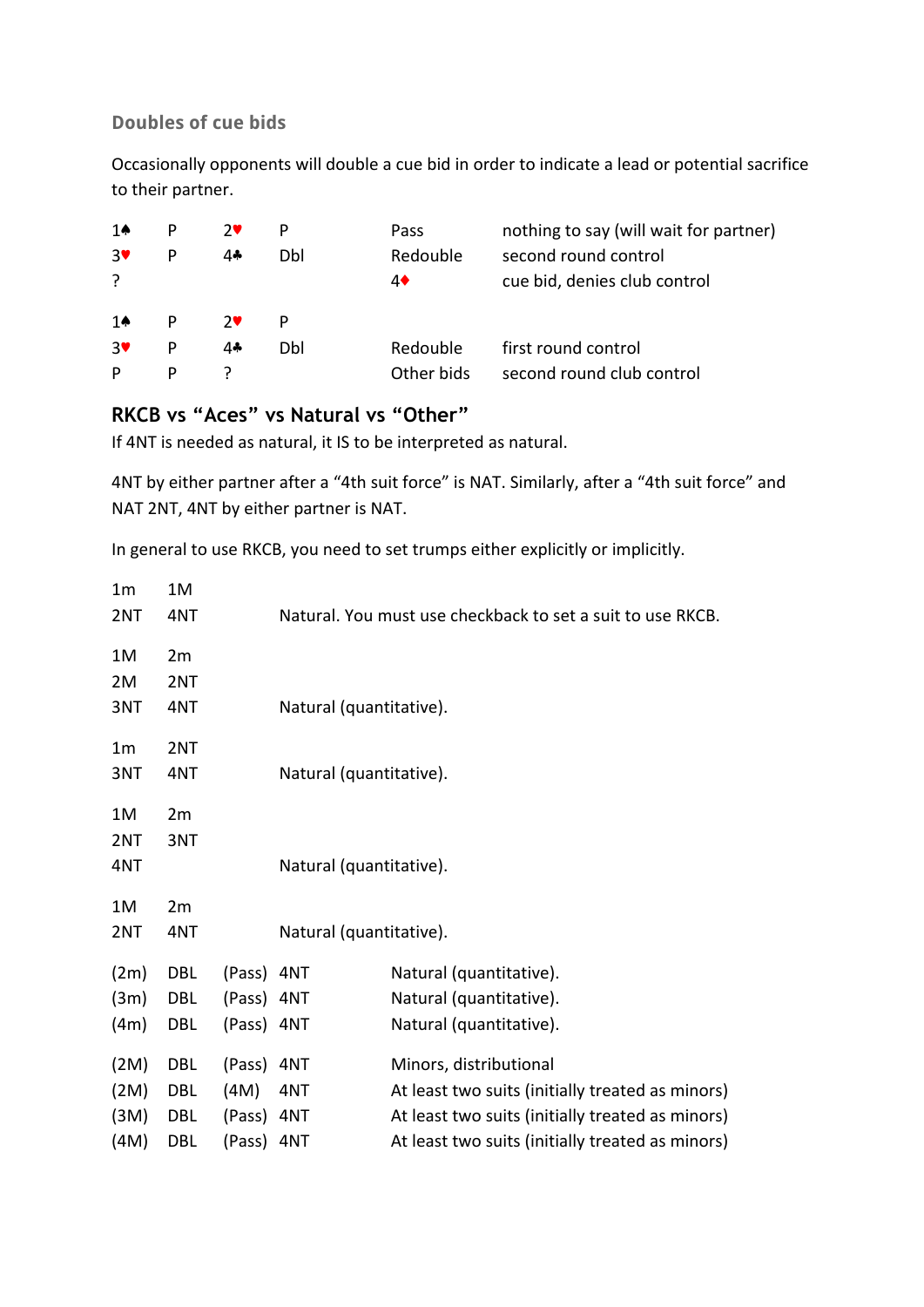| 1* $(4*)$ 4NT | "Takeout" (D+C or D+H or "stronger" 5" bid) |
|---------------|---------------------------------------------|
|               |                                             |

(1♠) 2♣ (4♠) Pass (Pass) DBL (Pass) 4NT Takeout